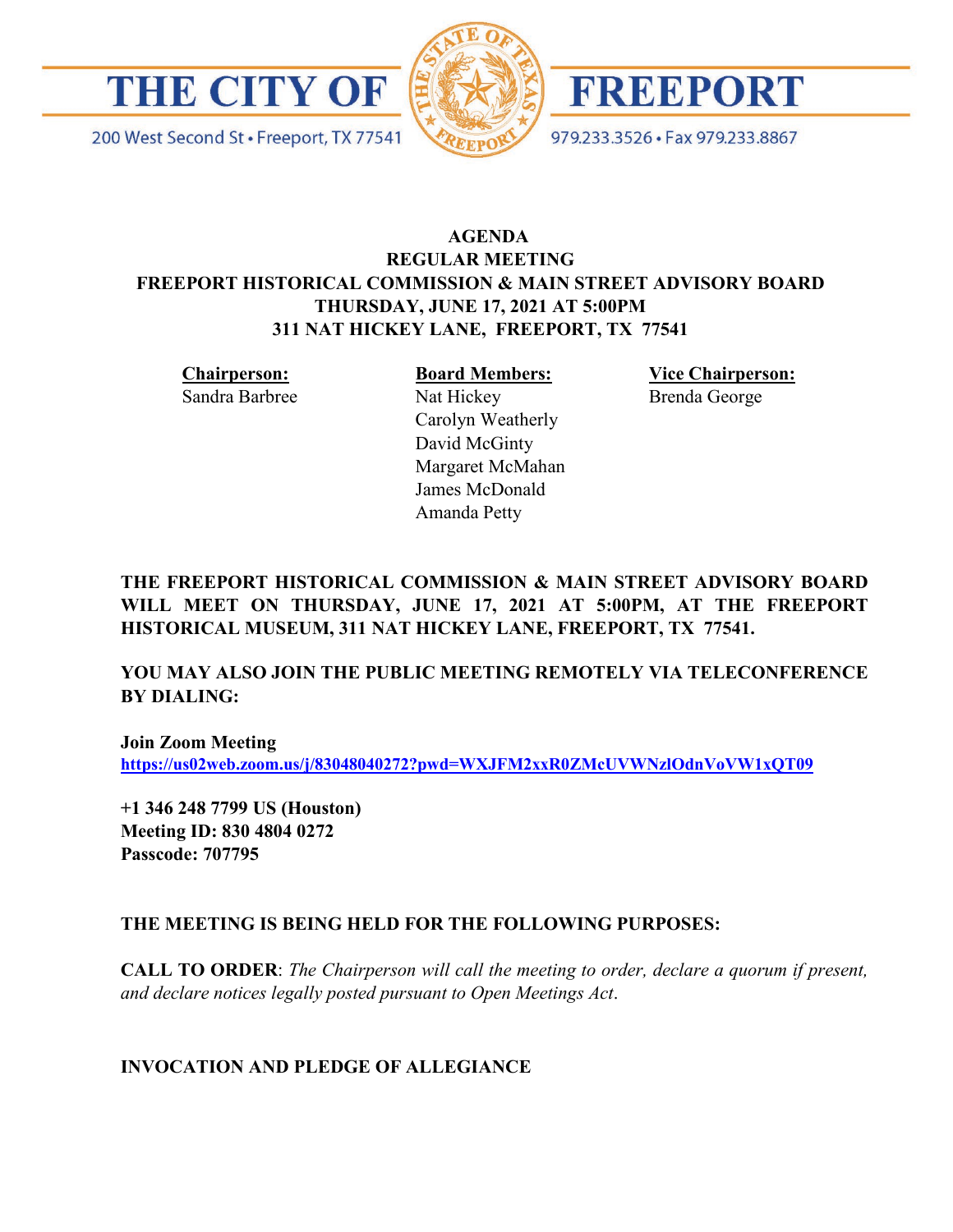#### **PRESENTATIONS/ANNOUNCEMENTS:** Announcements by Board Members and/or Staff.

**1.** Open meeting regarding the Texas Main Street Program and application process, including a presentation and consultation with the TMSP State Coordinator, Debra Drescher.

## **BUSINESS – REGULAR SESSION:**

**2. Consideration and possible action to approve meeting minutes from May 27, 2021.** 

# **WORK SESSION:**

- **3. Fort Velasco Exhibit/Event** 
	- A. **Event Schedule**
	- B. **Volunteer/ Staff Schedule**
	- C. **Living Historian Dinner**
- **4. New Special Events**
	- A. **Downtown Monthly Events**
		- **i. Market Days**
		- **ii. Paint/Craft & Sip Series**
- **5. September - Mental Health Month**
- **6. Vision Main Street – June 25, 2021**

# **ADJOURNMENT:**

**7. Adjourn.**